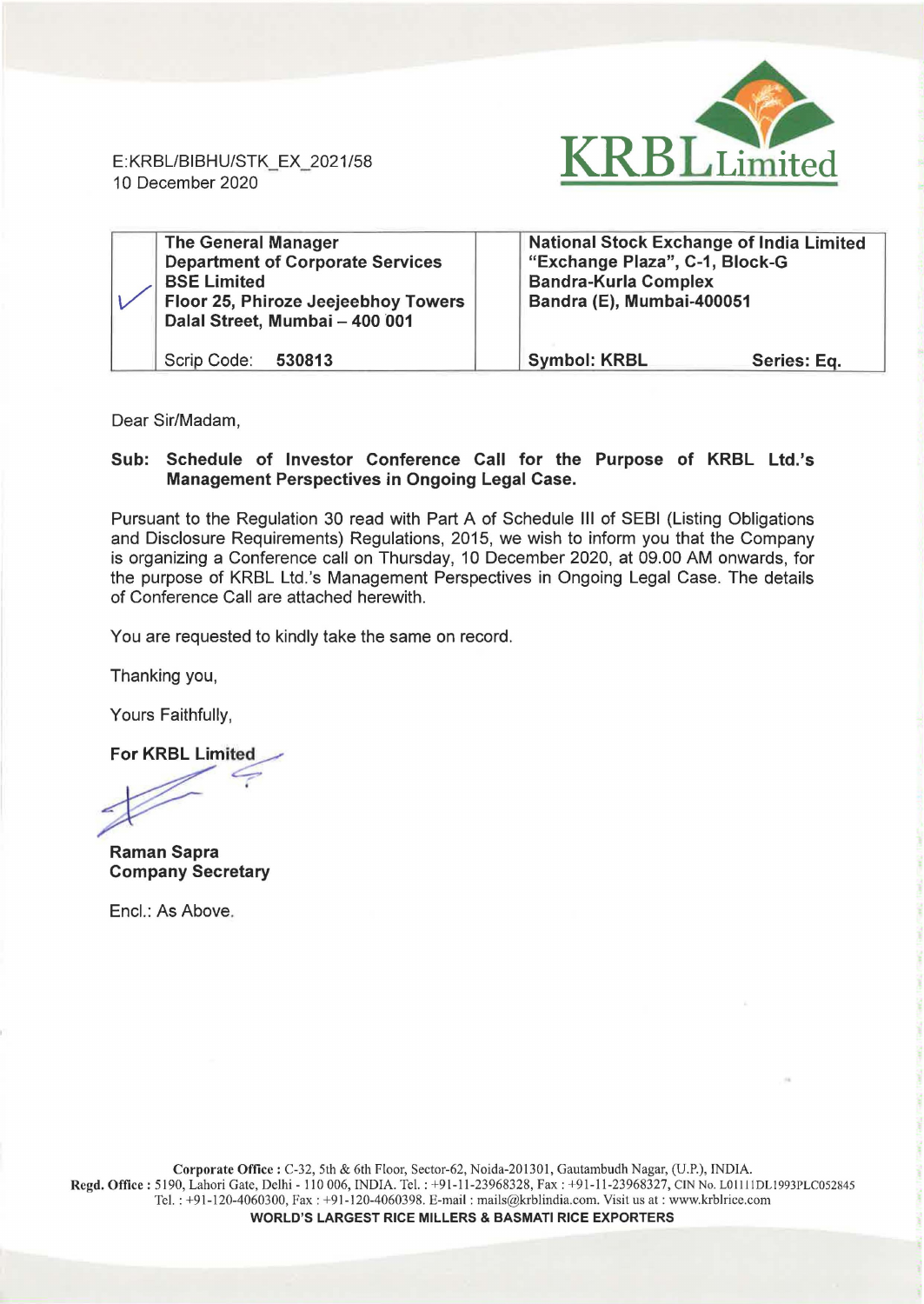

E: KRBL/BI BHU/STK\_EX\_2021/58 10 December 2020

| <b>The General Manager</b><br><b>Department of Corporate Services</b><br><b>BSE Limited</b><br>Floor 25, Phiroze Jeejeebhoy Towers<br>Dalal Street, Mumbai - 400 001 | <b>National Stock Exchange of India Limited</b><br>"Exchange Plaza", C-1, Block-G<br><b>Bandra-Kurla Complex</b><br>Bandra (E), Mumbai-400051 |             |
|----------------------------------------------------------------------------------------------------------------------------------------------------------------------|-----------------------------------------------------------------------------------------------------------------------------------------------|-------------|
| Scrip Code: 530813                                                                                                                                                   | <b>Symbol: KRBL</b>                                                                                                                           | Series: Eq. |

Dear Sir/Madam,

## Sub: Schedule of Investor Conference Call for the Purpose of KRBL Ltd.'s Management Perspectives in Ongoing Legal Case.

Pursuant to the Regulation 30 read with Part A of Schedule 111 of SEBI (Listing Obligations and Disclosure Requirements) Regulations, 2015, we wish to inform you that the Company is organizing a Conference call on Thursday, 10 December 2020, at 09.00 AM onwards, for the purpose of KRBL Ltd. 's Management Perspectives in Ongoing Legal Case. The details of Conference Call are attached herewith.

You are requested to kindly take the same on record.

Thanking you,

Yours Faithfully,

For KRBL Limited  $\rightarrow$ 

.~

Raman Sapra Company Secretary

Encl.: As Above.